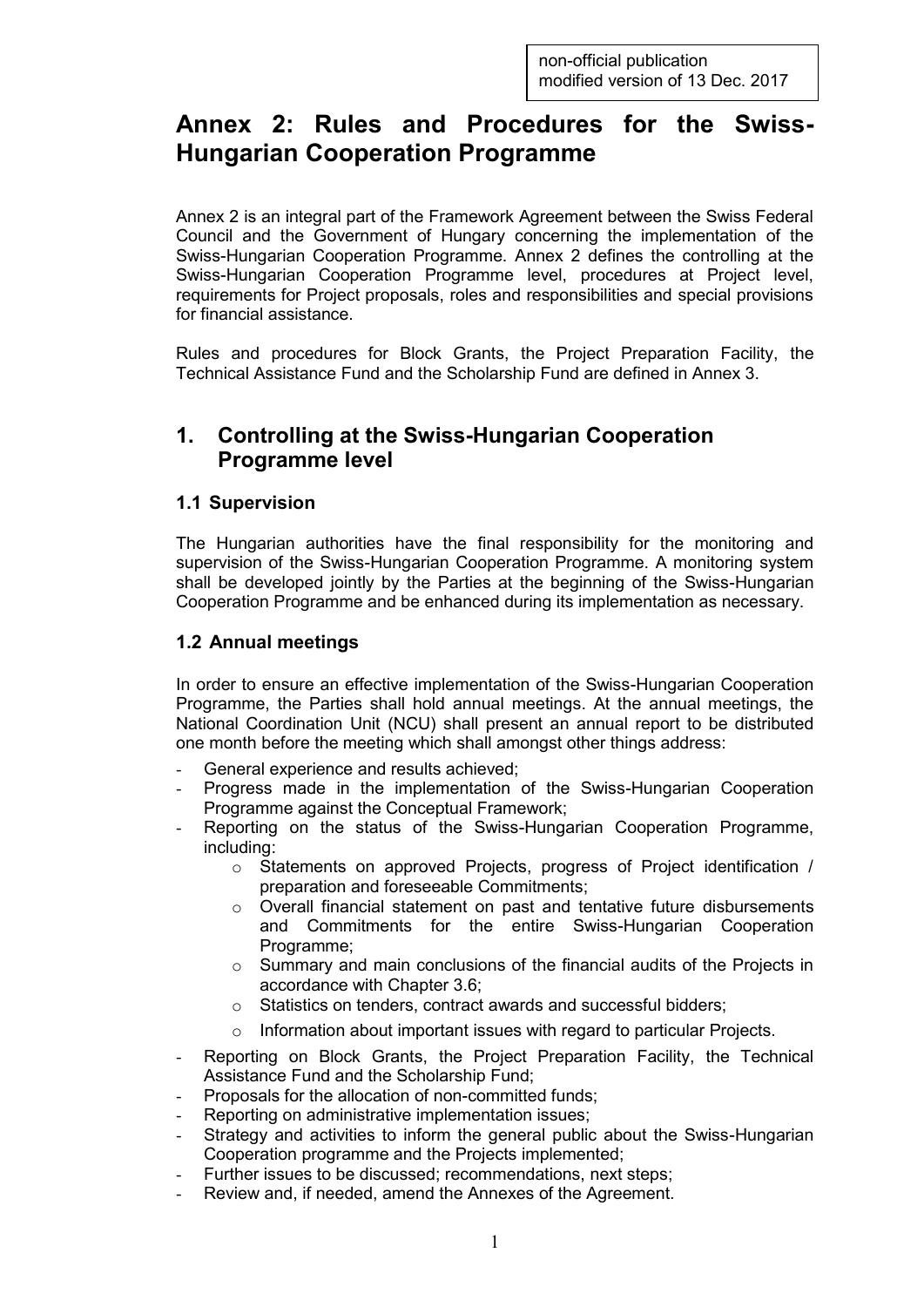The NCU is responsible for the organisation of the annual meetings. It will consult the Swiss Embassy on the organisation, the contents, the agenda, the participants and other organisational and logistical matters.

The Intermediate Bodies, the Executing Agencies and other institutions and persons may be invited to the annual meetings whenever this is felt desirable by the NCU or by Switzerland.

The Parties may invite the Commission of the European Communities to participate as an observer.

Minutes of the meetings shall be drafted by the NCU and be submitted to Switzerland for approval within 15 days after the meeting.

## **2. Procedures of Project Financing Requests**

The financing request undergoes a two-loop approach that allows guidance early in the decision making process. In the first loop, a Project outline is submitted and a decision in principle is made. In case of a successful first loop, the second loop is initiated. In the second loop, the Final Project Proposal is submitted and a final decision is made by Switzerland.

#### **2.1 First loop: Application and approval procedure of the Project outline**

| No.           | <b>Steps</b>                                      | <b>Activities and specific rules</b>                                                                                                                                                                                                                                                                                                                                  | Organisa-<br>tions                                                                                                                                |
|---------------|---------------------------------------------------|-----------------------------------------------------------------------------------------------------------------------------------------------------------------------------------------------------------------------------------------------------------------------------------------------------------------------------------------------------------------------|---------------------------------------------------------------------------------------------------------------------------------------------------|
| $\mathbf 1$ . | Initiation of<br><b>Project</b><br>identification | Initiation on the basis of:<br>Lists of priority Projects provided by the<br>Government<br>A proposal by the NCU<br>$\overline{\phantom{0}}$<br>A proposal by an Intermediate Body /<br>$\qquad \qquad -$<br><b>Executing Agency</b><br>Call for proposals<br>A proposal by Switzerland<br>$\overline{\phantom{0}}$<br>A proposal by an international<br>organisation | Responsible:<br><b>NCU</b><br>Involved:<br>Intermediate<br>Body,<br>Executing<br>Agency,<br>Hungarian<br>partners,<br><b>Swiss</b><br>authorities |
| 2.            | <b>Elaboration of</b><br>the Project<br>outline   | Preparation of the Project outline based on<br>the requirements for Project outlines<br>(cf. 2.2). This may include a request for<br>financial support for the preparation of a Final<br>Project Proposal through the Project<br>Preparation Facility.                                                                                                                | Responsible:<br>Intermediate<br>Body,<br>Executing<br>Agency                                                                                      |
| 3.            | Pre-screening of<br>the Project<br>outline        | Possibility of informal consultations with the<br>Swiss Embassy.                                                                                                                                                                                                                                                                                                      | Responsible:<br><b>NCU</b>                                                                                                                        |
| $\mathbf{4}$  | <b>Screening</b>                                  | Examination of the Project outline based on<br>the Conceptual Framework, the Project<br>selection criteria in Annex 1 and the<br>requirements for Project outlines (cf. 2.2).                                                                                                                                                                                         | Responsible:<br><b>NCU</b><br>Involved:<br>screening                                                                                              |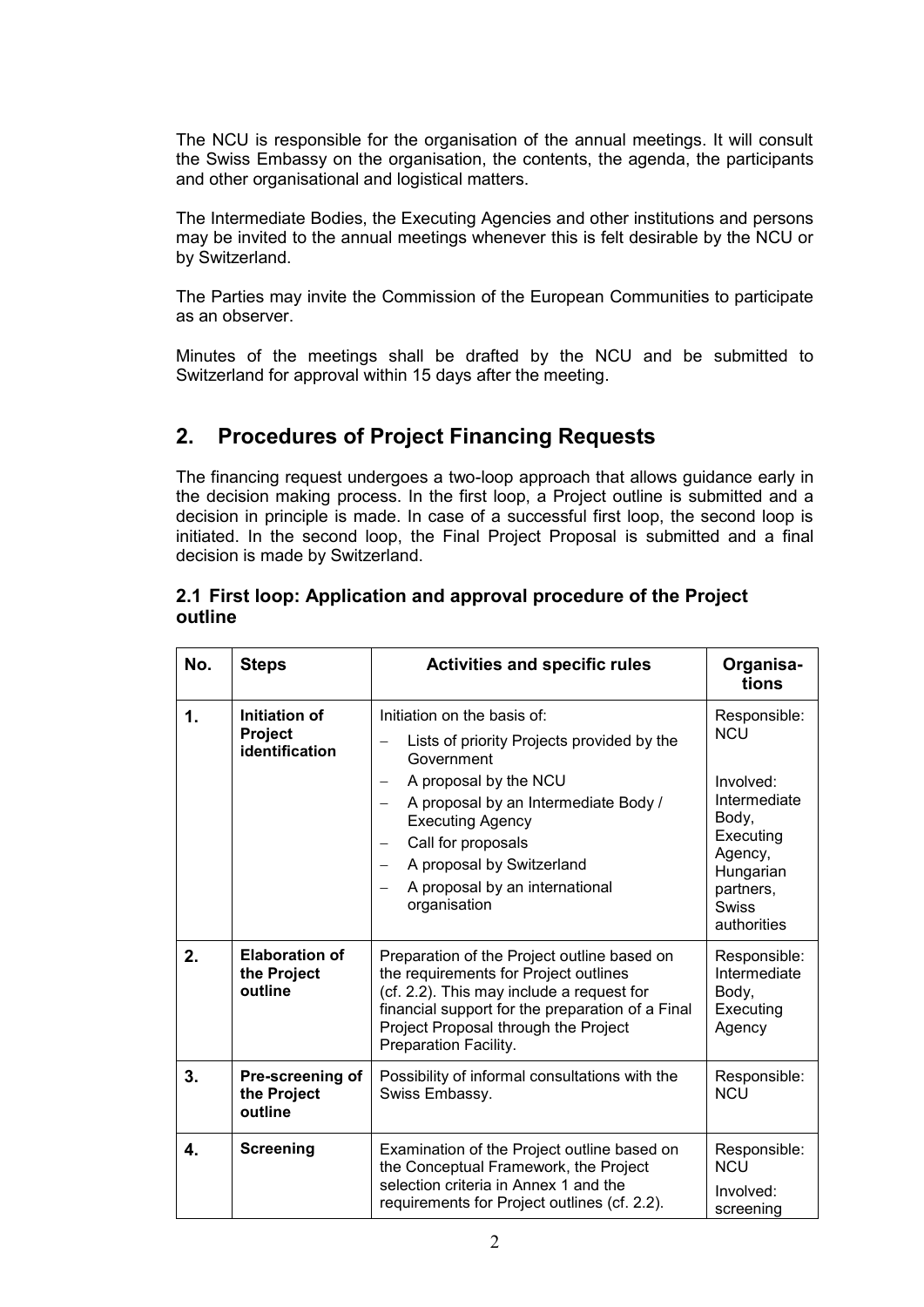| No. | <b>Steps</b>                                   | <b>Activities and specific rules</b>                                                                                                                                                                                                                                                                                                                                                           | Organisa-<br>tions                                                                                                                                                     |
|-----|------------------------------------------------|------------------------------------------------------------------------------------------------------------------------------------------------------------------------------------------------------------------------------------------------------------------------------------------------------------------------------------------------------------------------------------------------|------------------------------------------------------------------------------------------------------------------------------------------------------------------------|
|     |                                                |                                                                                                                                                                                                                                                                                                                                                                                                | committee,<br>Intermediate<br>Body (when<br>existent)                                                                                                                  |
| 5.  | Submission of<br>the Project<br>outline        | If accepted, submission of the Project outlines<br>with a cover letter comprising a description of<br>the selection process to the Swiss Embassy.<br>Formal check by the Swiss Embassy and<br>submission of the Project outline with the<br>cover letter of the NCU to Switzerland.                                                                                                            | Responsible:<br><b>NCU</b><br>Responsible:<br><b>Swiss</b><br>Embassy                                                                                                  |
| 6.  | <b>Final decision</b><br>on Project<br>outline | Final decision on the Project outline<br>(including, if relevant, decision on the request<br>for financing of Project preparation).<br>If accepted by Switzerland, request for the<br>elaboration of the Final Project Proposal<br>(requirements specified in 2.4). Switzerland<br>may submit comments which have to be<br>considered during the elaboration of the Final<br>Project Proposal. | Responsible:<br><b>Swiss</b><br>Agency for<br>Development<br>and<br>Cooperation<br>(SDC) or<br><b>State</b><br>Secretariat<br>for Economic<br><b>Affairs</b><br>(SECO) |

## **2.2 Requirements for Project Outlines**

The Project outline (approximately 5 pages) shall include all necessary information to allow a general appraisal of the proposed Project.

| Item                 | <b>Content</b>                                                                                                                                                                                                                                                                              |
|----------------------|---------------------------------------------------------------------------------------------------------------------------------------------------------------------------------------------------------------------------------------------------------------------------------------------|
| General information  | Project title, planned project duration, priority sector,<br>location/region                                                                                                                                                                                                                |
| Applicant            | Name and contact details; previous, relevant experience, if<br>any; project partners; Swiss link, if any (know-how,<br>technology, partners or any other cooperation with<br>Switzerland)                                                                                                   |
| Relevance            | Contribution to the reduction of economic and social<br>disparities within the country and between the country and the<br>more advanced member states of the EU (impact); fit within<br>the development strategies of the country/region and chosen<br>sector; strategy of the intervention |
| Project content      | Description including objectives (outcome), expected results<br>(outputs) and activities (components); beneficiaries, target<br>group; risks and potentials; sustainability of project                                                                                                      |
| Project organisation | Organisational chart, responsibilities, etc.                                                                                                                                                                                                                                                |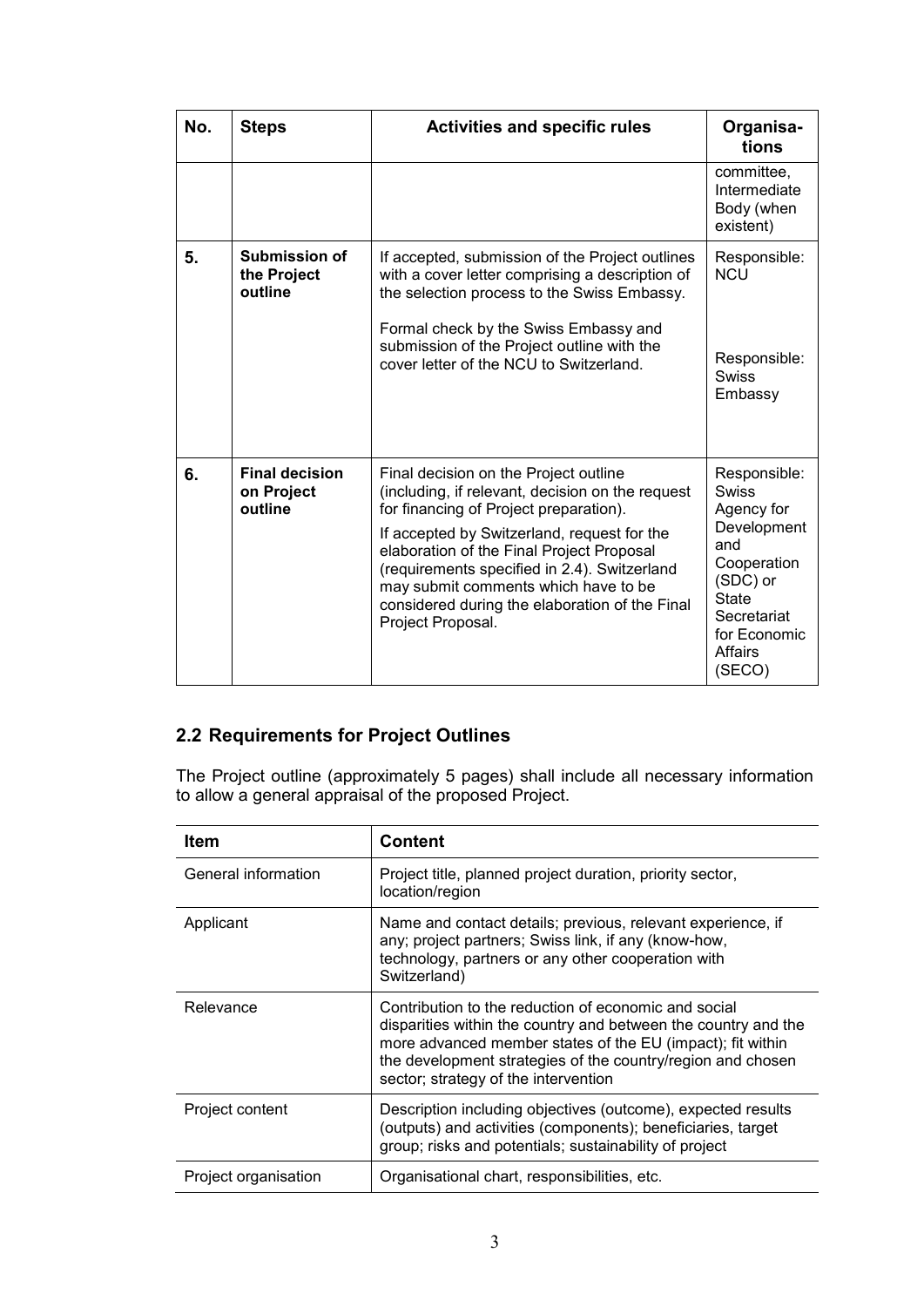| <b>Budget</b>       | Eligible costs / non-eligible costs; own contribution, amount of<br>grant, co-financing, EU-funding and any other financial source<br>etc.; cost efficiency aspects versus alternatives                                                                                             |
|---------------------|-------------------------------------------------------------------------------------------------------------------------------------------------------------------------------------------------------------------------------------------------------------------------------------|
| Horizontal issues   | Environmental, social and economical aspects of the project,<br>gender equality                                                                                                                                                                                                     |
| Maturity of project | Status of project: in elaboration or fully prepared and possible<br>request for financial support for preparation of Final Project<br>Proposal through the Project Preparation Facility (e.g.<br>feasibility studies, environmental impact assessment, etc.) if<br>deemed necessary |
| Annexes             | Additional documentation as deemed appropriate                                                                                                                                                                                                                                      |

### **2.3 Second loop: Application and approval procedure of the Final Project Proposal**

| No. | <b>Steps</b>                                                  | <b>Activities and specific rules</b>                                                                                                                                                                                                      | Organisa-<br>tions                                                                 |
|-----|---------------------------------------------------------------|-------------------------------------------------------------------------------------------------------------------------------------------------------------------------------------------------------------------------------------------|------------------------------------------------------------------------------------|
| 1.  | <b>Elaboration of the</b><br><b>Final Project</b><br>Proposal | Preparation of the Final Project Proposal<br>based on the requirements for Final Project<br>Proposals (cf. 2.4) and the comments of<br>Switzerland.                                                                                       | Responsible:<br>Intermediate<br>Body,<br>Executing<br>Agency                       |
| 2.  | <b>Screening</b>                                              | Examination of the Final Project Proposal.                                                                                                                                                                                                | Responsible:<br><b>NCU</b><br>Involved:<br>Intermediate<br>Body (when<br>existent) |
| 3.  | Decision to<br>submit the Final<br><b>Project Proposal</b>    | If accepted, submission of the Final Project<br>Proposal with a cover letter taking into<br>account the requirements for Final Project<br>Proposals and the comments of Switzerland<br>to the Swiss Embassy.                              | Responsible:<br><b>NCU</b>                                                         |
|     |                                                               | Formal check by the Swiss Embassy and<br>submission of the Final Project Proposal<br>with the cover letter of the NCU to<br>Switzerland.                                                                                                  | Responsible:<br><b>Swiss</b><br>Embassy                                            |
| 4.  | <b>Final decision</b>                                         | Final decision on the financing request by<br>taking into account the Final Project<br>Proposal, the cover letter of the NCU, and<br>the Project document. Switzerland reserves<br>the right to carry out its own appraisal if<br>needed. | Responsible:<br>SDC or SECO                                                        |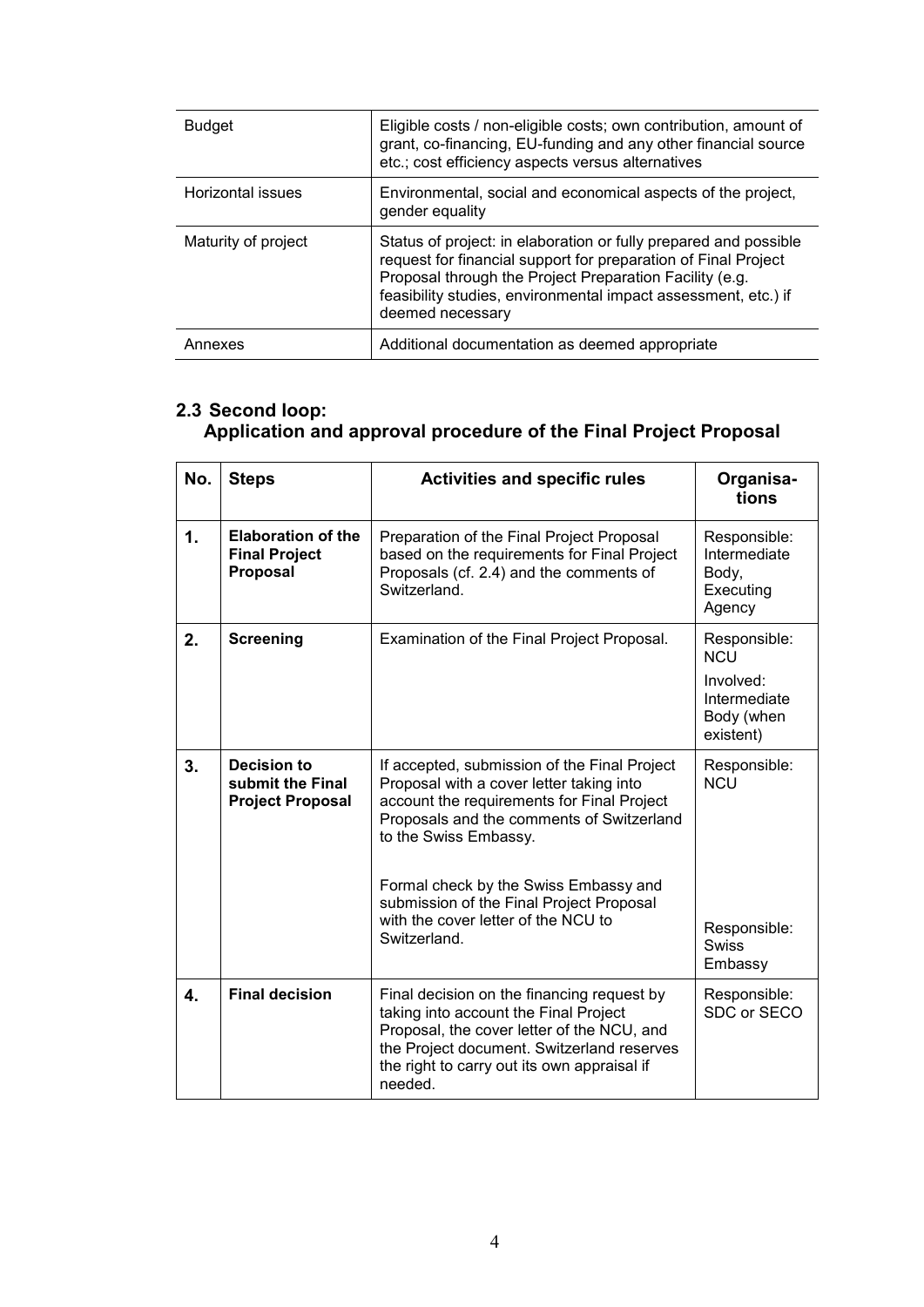### **2.4 Requirements for Final Project Proposals**

The Final Project Proposal shall be accompanied by all necessary documents (e.g. feasibility study, Project document, environmental impact study) to allow a thorough appraisal. The Final Project Proposal (5 – 10 pages; for large infrastructure Projects 10 - 20 pages, plus annexes) shall provide adequately detailed information on inter alia:

| <b>Item</b>                              | <b>Content</b>                                                                                                                                                                                                                                          |
|------------------------------------------|---------------------------------------------------------------------------------------------------------------------------------------------------------------------------------------------------------------------------------------------------------|
| Project summary<br>$(1$ page)            | Fact sheet: Project title, short description including<br>objectives, budget, partners, duration                                                                                                                                                        |
| Relevance                                | Contribution to the reduction of economic and social<br>disparities between the country and the more advanced<br>countries of the EU; fit within the development strategies<br>of the country/region and chosen sector; strategy of the<br>intervention |
| Project content                          | Description including objectives, expected<br>outcomes/outputs, activities and the respective<br>indicators; beneficiaries, target group; risks and<br>potentials; sustainability of the Project                                                        |
| Project justification<br>(Due diligence) | Main conclusions of the feasibility study (if requested)                                                                                                                                                                                                |
| Project organisation                     | Organisational chart, responsibilities, etc.                                                                                                                                                                                                            |
| Detailed<br>implementation<br>schedule   | Including milestones and monitoring of progress based<br>on defined indicators                                                                                                                                                                          |
| <b>Budget</b>                            | Eligible costs / non-eligible costs; own contribution,<br>amount of grant, co-financing, EU-funding and any other<br>financial sources etc.; cost efficiency aspects                                                                                    |
| Procurement                              | Procurement procedures for goods and services                                                                                                                                                                                                           |
| Development Impact                       | Monitoring and evaluation of output/outcome/impact<br>indicators                                                                                                                                                                                        |
| <b>Horizontal issues</b>                 | Environmental, social and economical aspects of the<br>Project, gender equality                                                                                                                                                                         |
| Annexes                                  | E.g. feasibility study, Project document, environmental<br>impact study                                                                                                                                                                                 |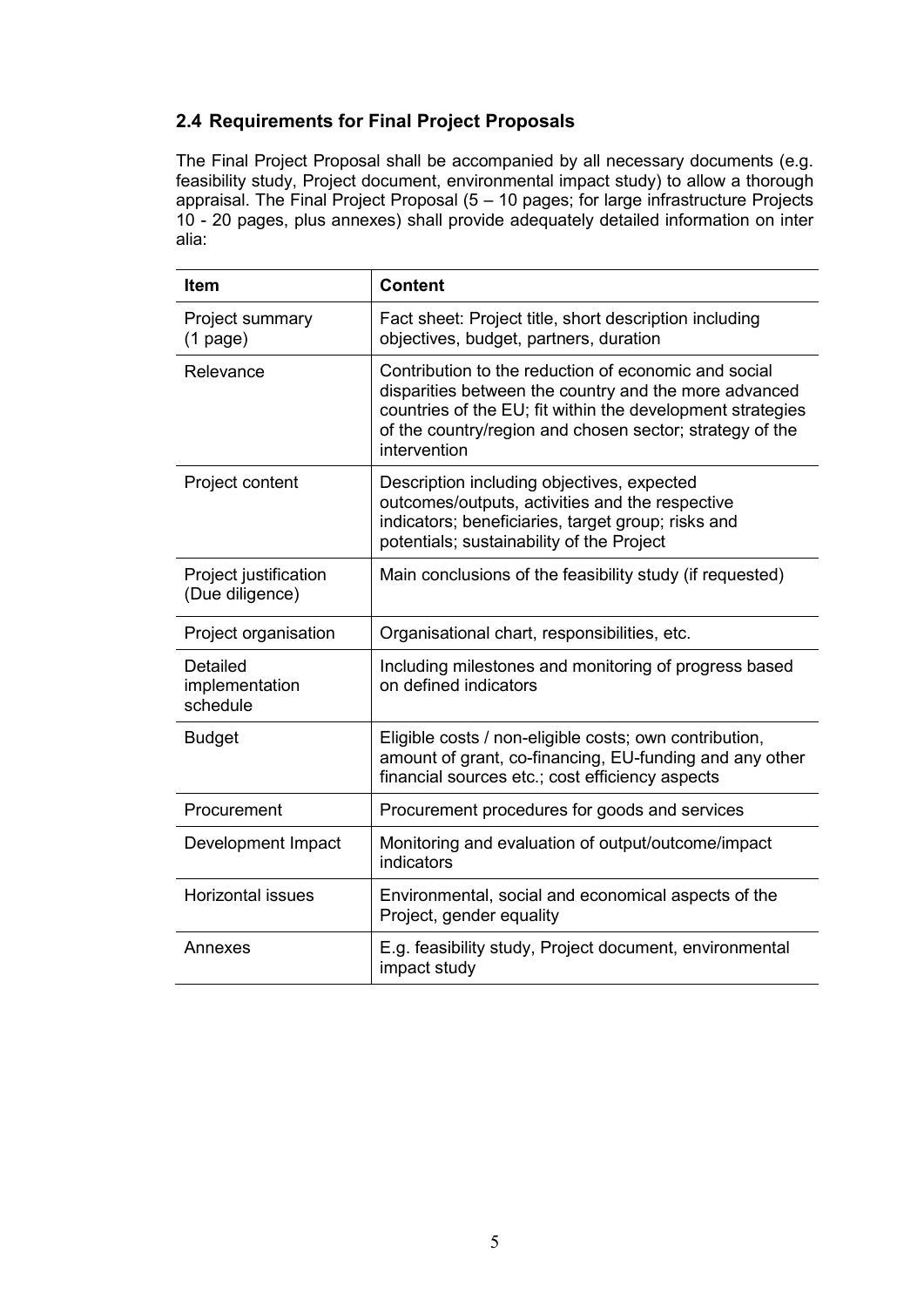# **3. Project Implementation Procedures**

The Project implementation procedures are as follows:

| No. | <b>Steps</b>                                    | <b>Activities and specific rules</b>                                                                                                                                                                                                                                                                                                                                                                                                                                                                                                                                                                                                                                                                                                                                                                                                                                                                                                                                                                                                                                                                                                                                                                                                                                                                                                                                                                                                                      | Organisa-<br>tions                                                                                                                                                            |
|-----|-------------------------------------------------|-----------------------------------------------------------------------------------------------------------------------------------------------------------------------------------------------------------------------------------------------------------------------------------------------------------------------------------------------------------------------------------------------------------------------------------------------------------------------------------------------------------------------------------------------------------------------------------------------------------------------------------------------------------------------------------------------------------------------------------------------------------------------------------------------------------------------------------------------------------------------------------------------------------------------------------------------------------------------------------------------------------------------------------------------------------------------------------------------------------------------------------------------------------------------------------------------------------------------------------------------------------------------------------------------------------------------------------------------------------------------------------------------------------------------------------------------------------|-------------------------------------------------------------------------------------------------------------------------------------------------------------------------------|
| 1.  | Project<br><b>Agreement</b>                     | Preparation of the Project Agreement<br>between Hungary and Switzerland.                                                                                                                                                                                                                                                                                                                                                                                                                                                                                                                                                                                                                                                                                                                                                                                                                                                                                                                                                                                                                                                                                                                                                                                                                                                                                                                                                                                  | Responsible:<br>NCU on the<br>Hungarian<br>side; SDC or<br>SECO on the<br>Swiss side                                                                                          |
| 2.  | <b>Signing</b>                                  | Signing of the Project Agreement. The<br>Project Agreement can be signed by more<br>than two contracting parties (e.g. tripartite or<br>multipartite agreement: SDC or SECO, NCU<br>and Intermediate Body, Executing Agency).<br>Signing of the Implementation Agreement.                                                                                                                                                                                                                                                                                                                                                                                                                                                                                                                                                                                                                                                                                                                                                                                                                                                                                                                                                                                                                                                                                                                                                                                 | Responsible:<br>Normally the<br><b>Swiss</b><br>Embassy on<br>behalf of SDC<br>or SECO.<br>The Hungarian<br>signatory or<br>signatories<br>shall be<br>decided by<br>Hungary. |
| 3.  | <b>Procurement and</b><br>award of<br>contracts | Procurement is to be made in accordance<br>with the respective national law and<br>regulations and in compliance with the<br>respective EU directives. A confirmation of<br>compliance with the relevant procurement<br>rules shall be provided to Switzerland. To<br>increase transparency and to prevent<br>corruption, tender documents shall contain<br>an integrity clause.<br>In general, for public tenders within the<br>scope of the EU directives on public<br>procurement (2004/17/EC and 2004/18/EC),<br>an English translation of the official tender<br>evaluation report shall be provided to<br>Switzerland for information at the latest 30<br>calendar days after the award of contract.<br>In addition to the above, for tenders above<br>the threshold of CHF 600'000 (or the CHF<br>equivalent of the minimum threshold of a<br>works tender according to the prevailing<br>national regime), Switzerland may also<br>request a copy of the tender documents for<br>non-objection and of the contracts for<br>information. These documents shall be<br>submitted at the latest 20 calendar days<br>before the commencement of tendering<br>(lack of reply within 20 calendar days is to<br>be considered as no objection made) and 20<br>calendar days after the signing of the<br>contract, respectively.<br>Furthermore, for tenders above the<br>threshold of CHF 600'000 (or the CHF<br>equivalent of the minimum threshold of a | Responsible:<br>NCU,<br>Intermediate<br>Body,<br>Executing<br>Agency                                                                                                          |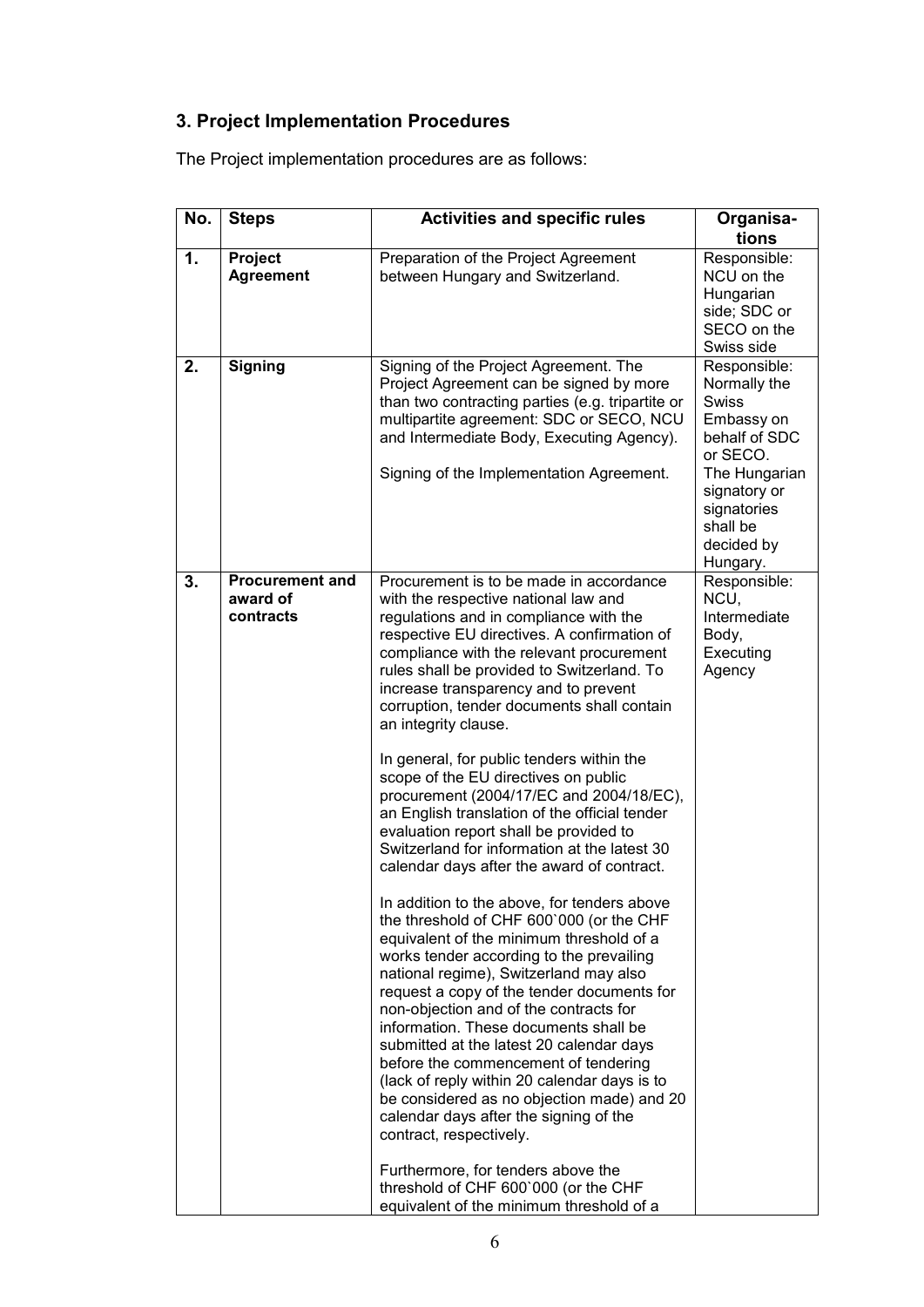|    |                             | works tender according to the prevailing<br>national regime), Switzerland may also<br>request that an English translation of the<br>tender documents and the draft contracts<br>are made available to tenderers and<br>contractors, respectively. Possible<br>translation costs shall be borne by the<br>Project and financed under the Contribution.<br>In line with Art. 6.5, of the Framework<br>Agreement, both Parties agree to provide all<br>such information pertaining to the tender<br>process and beyond the documents listed<br>above that the other Party may reasonably<br>request. Switzerland shall have the right to<br>participate in the tender committee as an<br>observer. Switzerland shall also have the<br>right to conduct an audit of the procurement<br>practices and procedures in general.<br>In case of irregularities, wilfully or<br>negligently caused in the framework of the<br>tender process, Switzerland is entitled to<br>stop reimbursements immediately, to<br>instruct the NCU to stop payments from the<br>Swiss Contribution and to ask repayment of<br>illegitimately paid reimbursements at any<br>stage of the Project. |                                                                                  |
|----|-----------------------------|------------------------------------------------------------------------------------------------------------------------------------------------------------------------------------------------------------------------------------------------------------------------------------------------------------------------------------------------------------------------------------------------------------------------------------------------------------------------------------------------------------------------------------------------------------------------------------------------------------------------------------------------------------------------------------------------------------------------------------------------------------------------------------------------------------------------------------------------------------------------------------------------------------------------------------------------------------------------------------------------------------------------------------------------------------------------------------------------------------------------------------------------------------------------|----------------------------------------------------------------------------------|
| 4. | Controlling<br>(Monitoring) | Controlling procedures are defined in the<br>Project Agreement. Procedure description<br>includes: periodicity of reporting, monitoring<br>system and consultant, steering<br>committees, time table for operations and<br>results, auditing, etc.                                                                                                                                                                                                                                                                                                                                                                                                                                                                                                                                                                                                                                                                                                                                                                                                                                                                                                                     | Responsible:<br>Executing<br>Agency<br>Involved:<br>NCU,<br>Intermediate<br>Body |
| 5. | <b>Reporting</b>            | Interim Reports for supporting payment<br>claims and reimbursement requests as<br>specified in Chapter 4 of this Annex.<br>Annual Project Reports describe the<br>progress of the Project. They include<br>summary data on financial progress for the<br>reporting year as well as cumulative data to<br>date. They compare actual with planned<br>expenses and progress, based on<br>quantified targets for output and where<br>possible outcome indicators. Any deviation<br>has to be justified and corrective measures<br>suggested. Annual project reports are not<br>linked to reimbursement requests.<br>The Project Completion Report, together<br>with the last Project interim report and the<br>final financial report $(cf. 6)$ , is the base for<br>the final reimbursement. It documents and<br>comments the overall achievement of<br>outputs and outcomes against the original                                                                                                                                                                                                                                                                         | Responsible:<br>Executing<br>Agency<br>Involved:<br>NCU,<br>Intermediate<br>Body |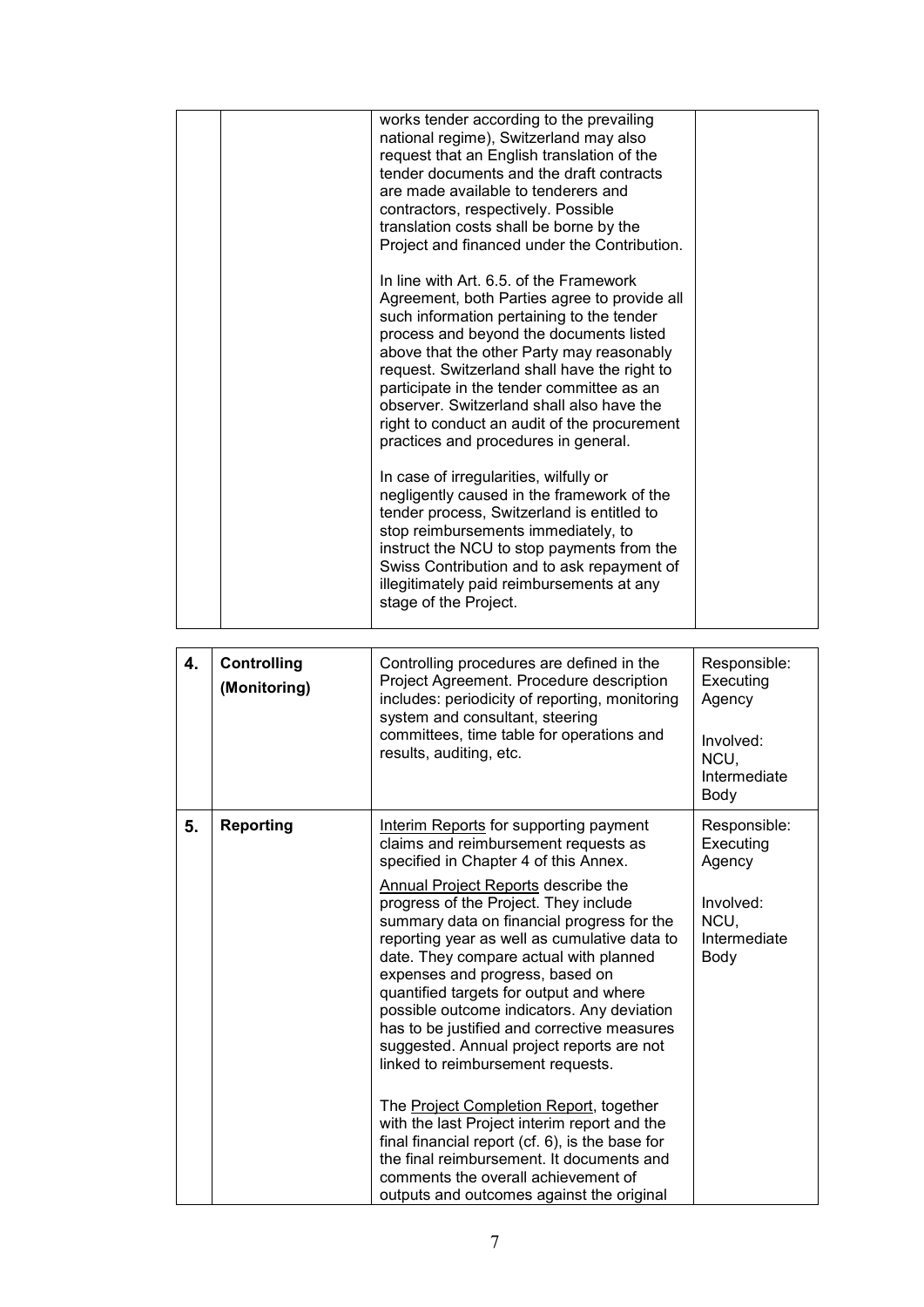|    |                   | plan, the compliance with principles such as<br>cross cutting themes and sustainability, and<br>it contains lessons learned and conclusions.                                                                                                                                                                                                                                                                                                                               |                                                                                           |
|----|-------------------|----------------------------------------------------------------------------------------------------------------------------------------------------------------------------------------------------------------------------------------------------------------------------------------------------------------------------------------------------------------------------------------------------------------------------------------------------------------------------|-------------------------------------------------------------------------------------------|
| 6. | <b>Audit</b>      | Each Intermediate Body responsible for the<br>implementation of a Project under the<br>Contribution shall have performed within the<br>last three years a Compliance Audit by the<br>Government Audit Office or other<br>designated institution.                                                                                                                                                                                                                           | Responsible:<br><b>Directorate</b><br>General for<br>Audit of<br>European<br><b>Funds</b> |
|    |                   | Based on a risk assessment, an annual<br>system audit planning will be established. In<br>addition to this risk assessment, Switzerland<br>may announce requirements that are taken<br>into account in the annual system audit<br>planning. In accordance with the planning,<br>the [responsible body] and the entitled audit<br>organisations (e.g. control unit of the<br>Intermediate Body) shall perform control<br>and audits in accordance with the national<br>law. |                                                                                           |
|    |                   | For each Project lasting longer than two<br>years and exceeding the amount of CHF<br>500'000, an internal or an external certified<br>audit organisation will carry out intermediary<br><b>Financial Audit(s), unless otherwise</b><br>specified in the Project Agreement. The<br>conclusions and recommendations shall be<br>transmitted to Switzerland.<br>At the completion of each Project an internal<br>or external certified audit organisation will                | Responsible:<br>NCU,<br>Intermediate<br>Body                                              |
|    |                   | carry out a Final Financial Audit. The<br>conclusions and recommendations shall be<br>transmitted to Switzerland together with the<br>Project Completion Report and a Final<br>Financial Report.                                                                                                                                                                                                                                                                           |                                                                                           |
| 7. | <b>Evaluation</b> | After Project completion, the Parties may<br>request an independent evaluation. The<br>cost will be borne by the requesting Party.                                                                                                                                                                                                                                                                                                                                         | Responsible :<br>NCU, SDC or<br><b>SECO</b>                                               |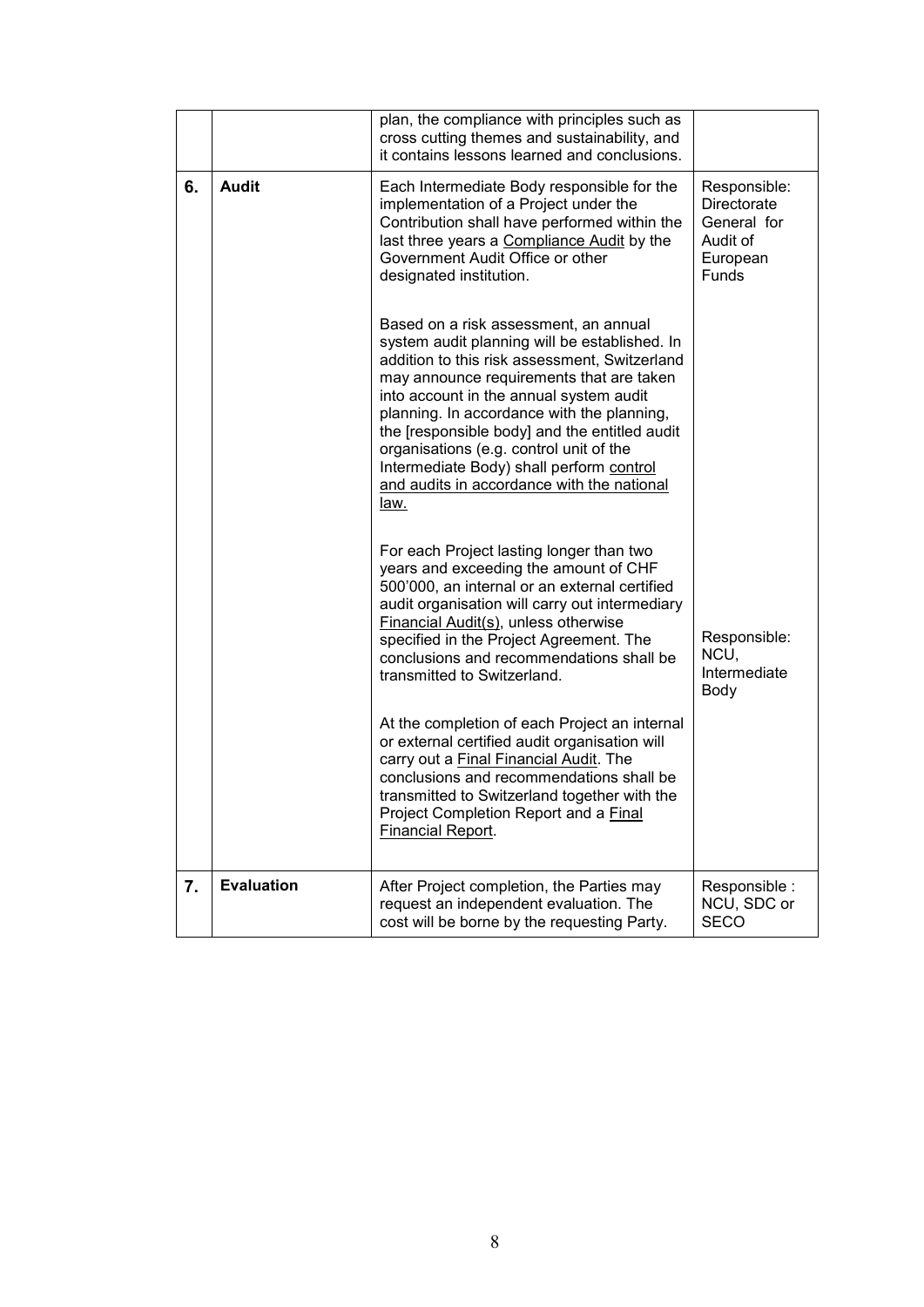# **4. Payment and Reimbursement Procedure**

The Hungarian State Treasury is the Paying Authority for the Contribution. In principle, all disbursements under the Contribution will be pre-financed out of the national budget of Hungary. The Executing Agency shall submit payment claims covering eligible expenses over the current period to the NCU, together with certified copies of all supporting documentation and the interim report. The NCU shall verify the completeness and certify the correctness of the submitted documents. The Paying Authority shall submit the reimbursement requests to Switzerland for approval and payment.

The detailed reimbursement procedures are laid down in the Project Agreements and must, if not otherwise specified, comply with the following procedures:

| No. | <b>Steps</b>                                                                          | <b>Activities</b>                                                                                                                                                                                                                                                                                                                                                                                                                                                                                                                                                                                                                                                                                                                                                                                                                                                                                                                                                                    | Organisa-<br>tions                                                                                                  |
|-----|---------------------------------------------------------------------------------------|--------------------------------------------------------------------------------------------------------------------------------------------------------------------------------------------------------------------------------------------------------------------------------------------------------------------------------------------------------------------------------------------------------------------------------------------------------------------------------------------------------------------------------------------------------------------------------------------------------------------------------------------------------------------------------------------------------------------------------------------------------------------------------------------------------------------------------------------------------------------------------------------------------------------------------------------------------------------------------------|---------------------------------------------------------------------------------------------------------------------|
| 1.  | Issue of the original<br>invoice                                                      | Issue the original invoice.                                                                                                                                                                                                                                                                                                                                                                                                                                                                                                                                                                                                                                                                                                                                                                                                                                                                                                                                                          | Responsible:<br>Supplier of a<br>product or<br>service;<br>contractor,<br>consultant,<br>organisation<br>(claimant) |
| 2.  | Examination of the<br>original invoice and<br>the elaboration of the<br>payment claim | Control the original invoice with regard<br>$\blacksquare$<br>to the specifications of the Project<br>Agreement, the Implementation<br>Agreement, the supply / services<br>contract and the agreed tariffs.<br>Verify the correctness of the execution<br>٠<br>(quantity and quality) of the work, the<br>supply of goods / services, etc., and<br>the special conditions, etc.<br>Payment to the supplier(s) of the<br>$\blacksquare$<br>original invoice.<br>Submit the payment claim including an<br>$\blacksquare$<br>interim report to the NCU. The<br>payment claim comprises eligible<br>costs incurred during a given period.<br>The interim report includes information<br>on financial and physical progress, a<br>comparison of actual with planned<br>expenses, an update on progress<br>status, while confirming the co-<br>financing. Any deviation has to be<br>justified and corrective measures<br>suggested. Interim reports are due at<br>least every six months. | Responsible:<br>Executing<br>Agency                                                                                 |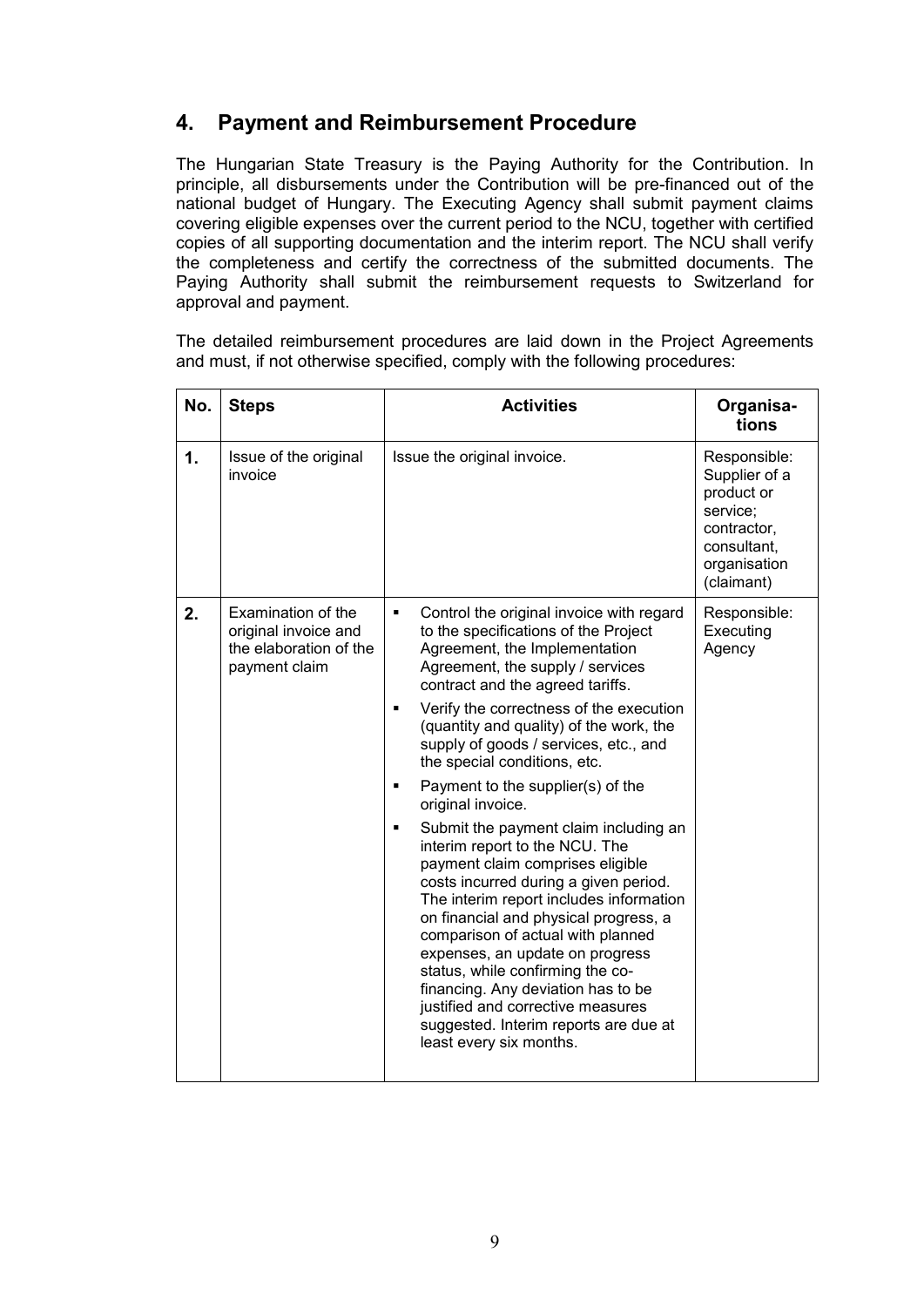| 3. | Certification of the<br>payment claims to<br>the Paying Authority<br>and pre-financing<br>payments | Check the conformity of the payment<br>٠<br>claim with the Framework Agreement,<br>the Project Agreement and the<br>Implementation Agreement, including<br>possible double-financing.<br>Verify the completeness of the<br>٠<br>documentation and the relevance of<br>the interim report. If necessary, verify<br>the correctness of the use of funds by<br>means of fact-finding missions.<br>Certify the correctness and legality of<br>٠<br>the payment claims to the Paying<br>Authority.<br>Transmit to Switzerland a copy of the<br>٠<br>related documentation, such as<br>interim, annual and completion reports<br>(cp. 3.5), audit reports (cp. 3.6), or<br>their consolidated summary as<br>requested in the Project Agreement.<br>Payment to the Executing Agency.<br>٠ | Responsible:<br><b>NCU</b><br>Involved:<br>Intermediate<br>Body |
|----|----------------------------------------------------------------------------------------------------|------------------------------------------------------------------------------------------------------------------------------------------------------------------------------------------------------------------------------------------------------------------------------------------------------------------------------------------------------------------------------------------------------------------------------------------------------------------------------------------------------------------------------------------------------------------------------------------------------------------------------------------------------------------------------------------------------------------------------------------------------------------------------------|-----------------------------------------------------------------|
| 4. | Submission of the<br>reimbursement<br>request to<br>Switzerland                                    | Check the formal conformity of the<br>×,<br>payment claims.<br>Submit the reimbursement requests to<br>٠<br>Switzerland and confirm the<br>compliance with supporting<br>documentation and contractual<br>agreements.                                                                                                                                                                                                                                                                                                                                                                                                                                                                                                                                                              | Responsible:<br>Paying<br>Authority                             |
| 5. | Payment from<br>Switzerland to<br>Hungary                                                          | Check the conformity of<br>٠<br>reimbursement requests and<br>supporting documentation.<br>Transfer the requested amount to the<br>×,<br>Paying Authority.                                                                                                                                                                                                                                                                                                                                                                                                                                                                                                                                                                                                                         | Responsible:<br>Switzerland                                     |

In particular cases, other payment procedures may be defined by the Parties in the respective Project Agreements.

The final date for eligibility of costs shall be specified in the Project Agreement. Unless otherwise specified in the Project Agreement, it shall be 12 months after the scheduled date for Project completion, but shall not be later than ten years after the approval of the Contribution by the Swiss Parliament according to Article 3 of the Framework Agreement (referred to as "disbursement period"). Final reimbursement requests must be received by Switzerland not later than 12 months after the final date of eligibility.

In the case of irregularities, Switzerland is entitled to stop reimbursements immediately, to instruct the NCU to stop payments from the Swiss Contribution and to ask repayment of illegitimately paid reimbursements at any stage of the Project. The reasons for the respective instructions shall be communicated in writing to the NCU and other partners involved.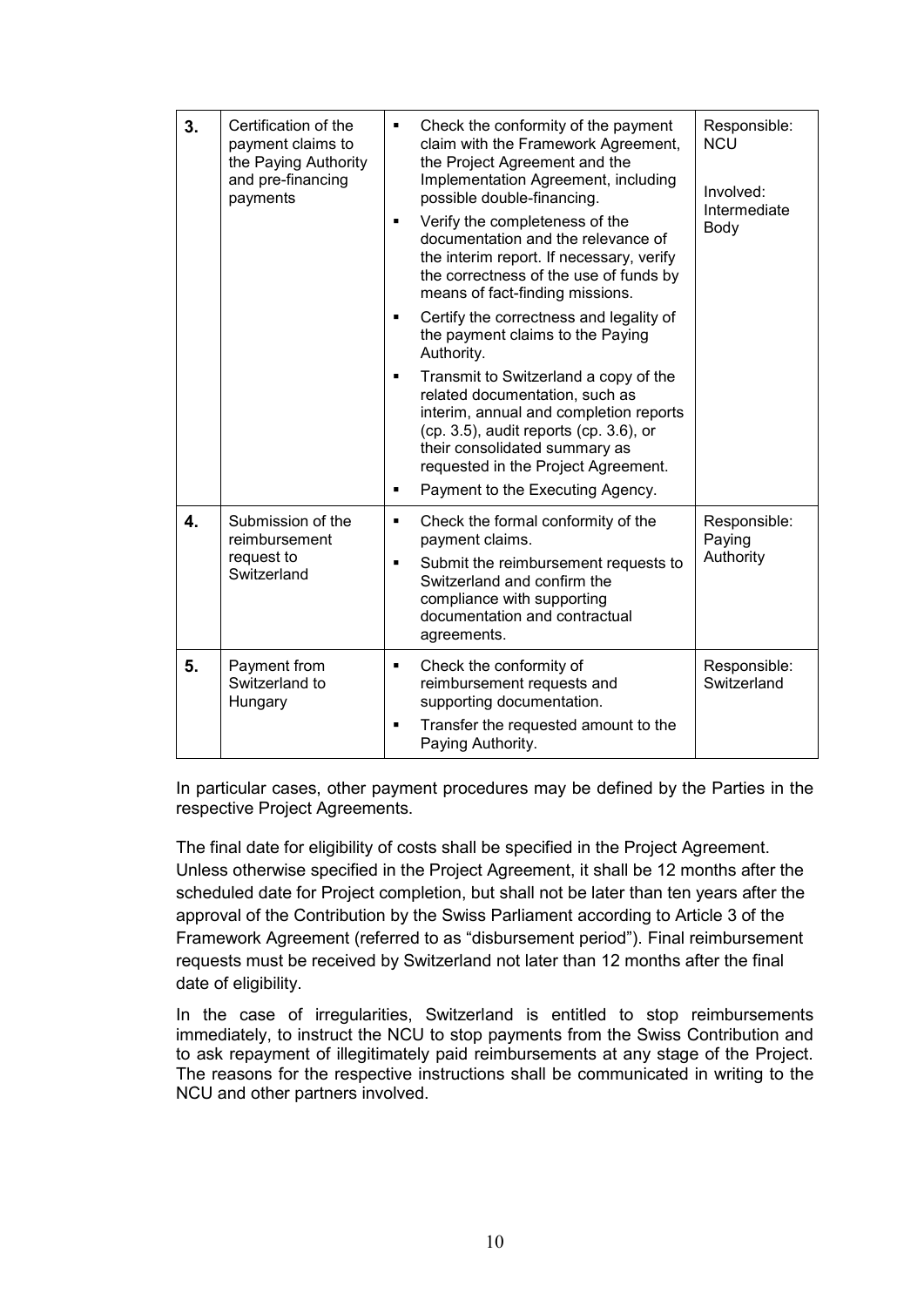# **5. Roles and Responsibilities**

The roles and responsibilities of the main actors are outlined below. Project Agreements will contain more detailed responsibilities and activities tailored to the individual case.

### **5.1The National Coordination Unit**

The NCU is responsible for the overall Swiss-Hungarian Cooperation Programme orientation and for the identification, planning, implementation, financial management, controlling and evaluation of Projects, as well as for the use of funds under the Contribution in accordance with the Framework Agreement. This includes to:

- Ensure the adoption of the necessary national legal documents on the implementation and monitoring of Projects;
- Coordinate the Swiss Contribution with other contributions, with the National Strategic Reference Framework and with the operational programmes;
- Ensure that the appropriate provisions are included in the National Budget in order to safeguard that claimants have the necessary funds;
- Confirm that the co-financing part has been provided according to the Project Agreement;
- Ensure that there is no double financing of any part of the Project by any other source of funds;
- Ensure the organisation of calls for, the collection of and the appraisal of Project proposals;
- Establish consultative screening committee(s), in which at least the NCU, selected line ministries, regions, the private sector, the civil society and the Swiss Embassy are represented;
- Select project proposals to be submitted to Switzerland in consultation with screening committee(s);
- Submit well documented Project financing requests to Switzerland resulting from approved Project outlines;
- Supervise and steer the implementation of Projects in accordance with the Project Agreement and the Implementation Agreement by establishing adequate check and monitoring systems;
- Check the invoices received from the Executing Agencies and verify the sufficiency of documentation;
- Submit payment claims to the Paying Authority and certify their correctness and legality:
- Ensure the efficient and correct use of available funds;
- Verify in each Project if the value added tax (VAT) can be recovered by the Executing Agency and to inform the Swiss authorities accordingly in the form of a declaration by the applicant as part of the Project documentation;
- Ensure the financial control, including complete and sufficient audit trails in all involved institutions;
- Provide a yearly overall financial statement on all transfers of funds between Switzerland and the Paying Authority on one side and between the Paying Authority and all national involved bodies (e.g. NCU, Intermediate Body, Executing Agency) on the other side;

Submit yearly a summary with conclusions and recommendations of all audit reports of the financed Projects. The NCU presents in an annex all original conclusions and recommendations of the audit reports;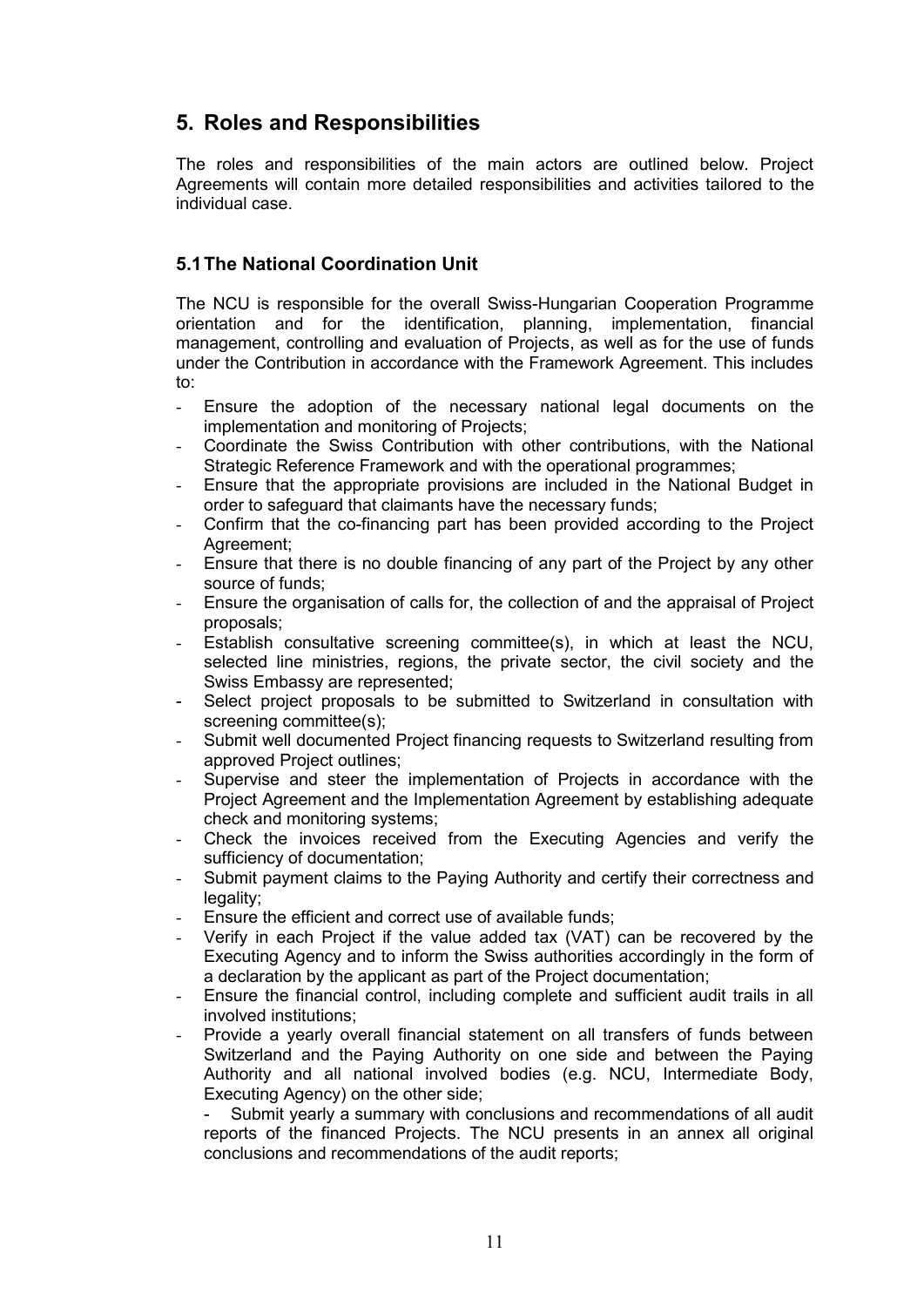- Ensure the discussion of audit results with the partners involved, including Switzerland, and the implementation of the decisions made based on the audit report;
- Ensure regular reporting to Switzerland on the implementation of Projects financed by the Contribution, as well as to immediately report any irregularities;
- Organise annual meetings at overall Swiss-Hungarian Cooperation Programme level in consultation with the Swiss Embassy and to present an annual report;
- Be responsible for the reimbursement to Switzerland of unduly paid sums financed by the Contribution;
- Ensure information and publicity about the Swiss-Hungarian Cooperation Programme;
- Ensure storing of all relevant documents relating to Projects implemented within the Swiss-Hungarian Cooperation Programme for 10 years after the completion of Projects.

The NCU can delegate part of the tasks and responsibilities mentioned above to one or more Intermediate Bodies..

### **5.2 Intermediate Body**

Intermediate Body means any legal or private entity which acts under the responsibility of the NCU or which carries out duties on behalf of the NCU with regard to Executing Agencies implementing Projects.

The main tasks of the Intermediate Bodies are to:

- Call for and collect Project proposals, review compliance with the requirements for Project proposals (Chapter 2) and assess the quality of applications submitted;
- Submit Project proposals with appraisal reports to the NCU;
- Implement tender processes or delegate this task to an Executing Agency. In case tendering is delegated, the Intermediate Body shall perform ex-ante control of the public procurement documents (before the announcement of the call for proposals, and before concluding the contract);
- Supervise and steer the implementation of Projects in accordance with the Project Agreements and the Implementation Agreements, and carry out the necessary controls;
- Check the invoices received from the Executing Agencies, verify the authenticity and correctness of documents submitted as well as the eligibility of costs on payment claims;
- Certify invoices and submit certified invoices to the NCU or to the Paying Authority;
- Report to the NCU on the progress of Project implementation:
- Check for irregularities and report them to the NCU:
- Ensure storing of all relevant documents related to Projects implemented within the Swiss-Hungarian Cooperation Programme for 10 years after the completion of Projects;
- Provide translations at the level of the management of the Swiss Contribution.

### **5.3 Executing Agency**

An Executing Agency is any public authority, any public or private corporation as well as any organization, recognized by the Parties and mandated to implement a specific Project financed under this Framework Agreement. Consequently, the Executing Agency is the contracting party for service and supply contracts in the framework of approved Projects.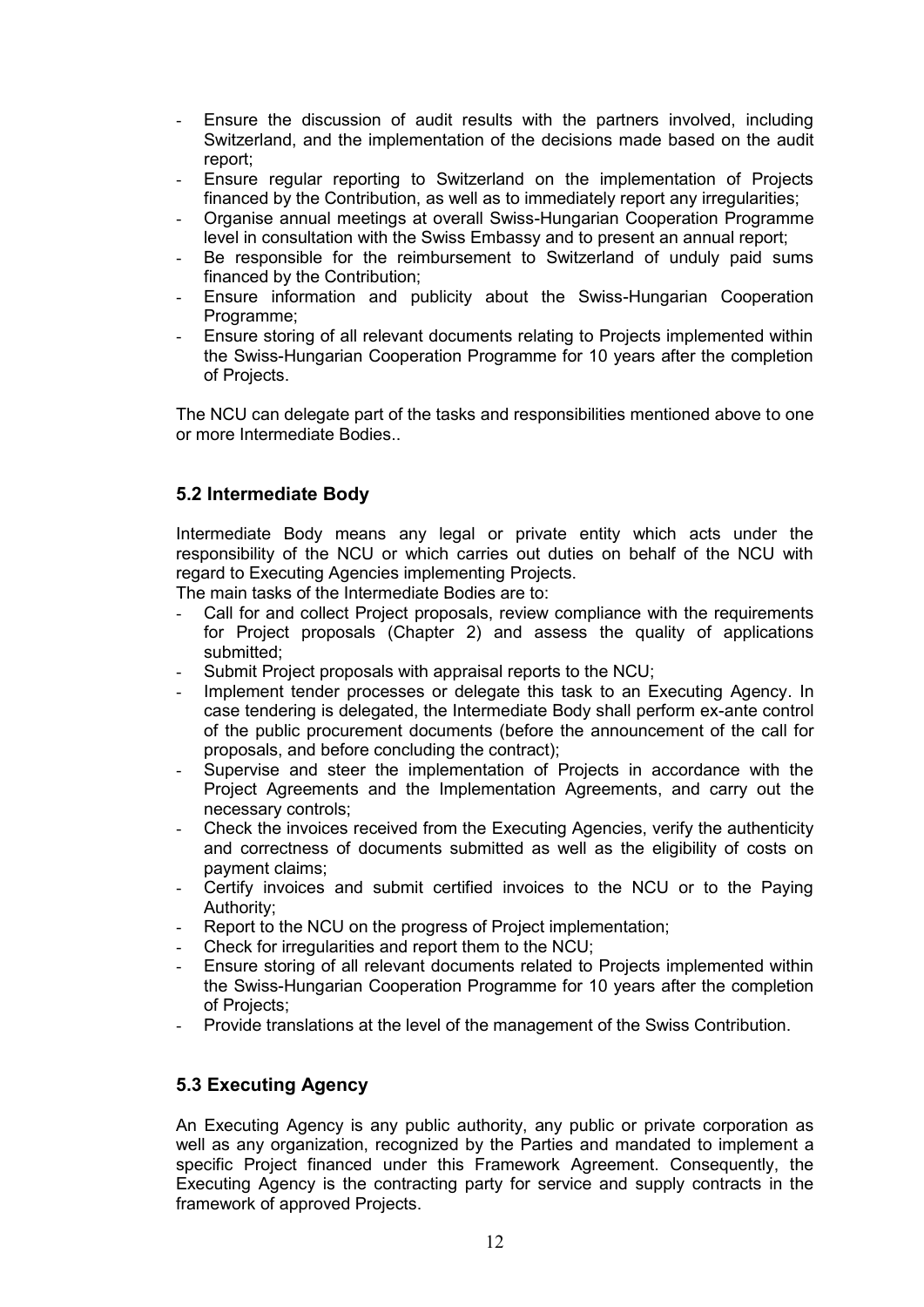The Project Agreement shall contain the name of the Executing Agency. Its tasks and responsibilities shall be defined in the Implementation Agreement.

### **5.4 Paying Authority**

The Paying Authority is responsible for ensuring appropriate financial control over the use of the Swiss Contribution. It shall in particular:

- Check the formal conformity of the payment claims;
- Submit the respective reimbursement requests to Switzerland:
- Keep accounts of all reimbursement requests made to Switzerland:
- Report periodically to the NCU on financial flows.

### **5.5 Directorate General for Audit of European Funds**

For the implementation of the Cooperation Programme between Switzerland and Hungary, the Directorate General for the Audit of European Funds is responsible for ensuring effective functioning of audit systems as well as frauds and irregularities prevention.

The main tasks of the Directorate General for the Audit of European Funds are to:

- Ensure an adequate auditing function;
- Establish an annual system audit and control plan, which takes Swiss requirements into account;
- Perform audits within the implementation structure of the Cooperation Programme between Switzerland and Hungary and report to Switzerland via the NCU;
- Submit yearly a summary with conclusions and recommendations of all audit reports of the financed Projects. The Directorate General for the Audit of European Funds presents via the NCU in an annex all original conclusions and recommendations of the audit reports;
- Provide competent Swiss authorities or mandatees acting on their behalf with its assistance;
- Ensure storing of all reports from audits performed by the Directorate General for the Audit of European Funds related to Projects implemented within the Swiss-Hungary Cooperation for ten yeas after the completion of Projects.

The competent authorities with the full support of the Government of Hungary shall investigate alleged cases of fraud or irregularity. Proven cases of fraud shall be prosecuted according to existing regulations.

#### **5.6 Audit Organisation**

If not otherwise specified in the Project Agreement, for each Project an audit organisation is appointed by the NCU or by the Intermediate Body. For Technical Assistance, Block Grants, the Project Preparation Facility and Scholarships different audit procedures may apply. The audit organisation has to be a public institution or a private company of recognised professional reputation which operates in line with international auditing standards.

The audit organisation has to be mentioned in the Project Agreement. The scope of the audit will be defined in an annex to the Project Agreement. In case of external audit, the costs are eligible for reimbursement and must be included in the Project budget. Costs of internal audits are borne by the respective audit organisation.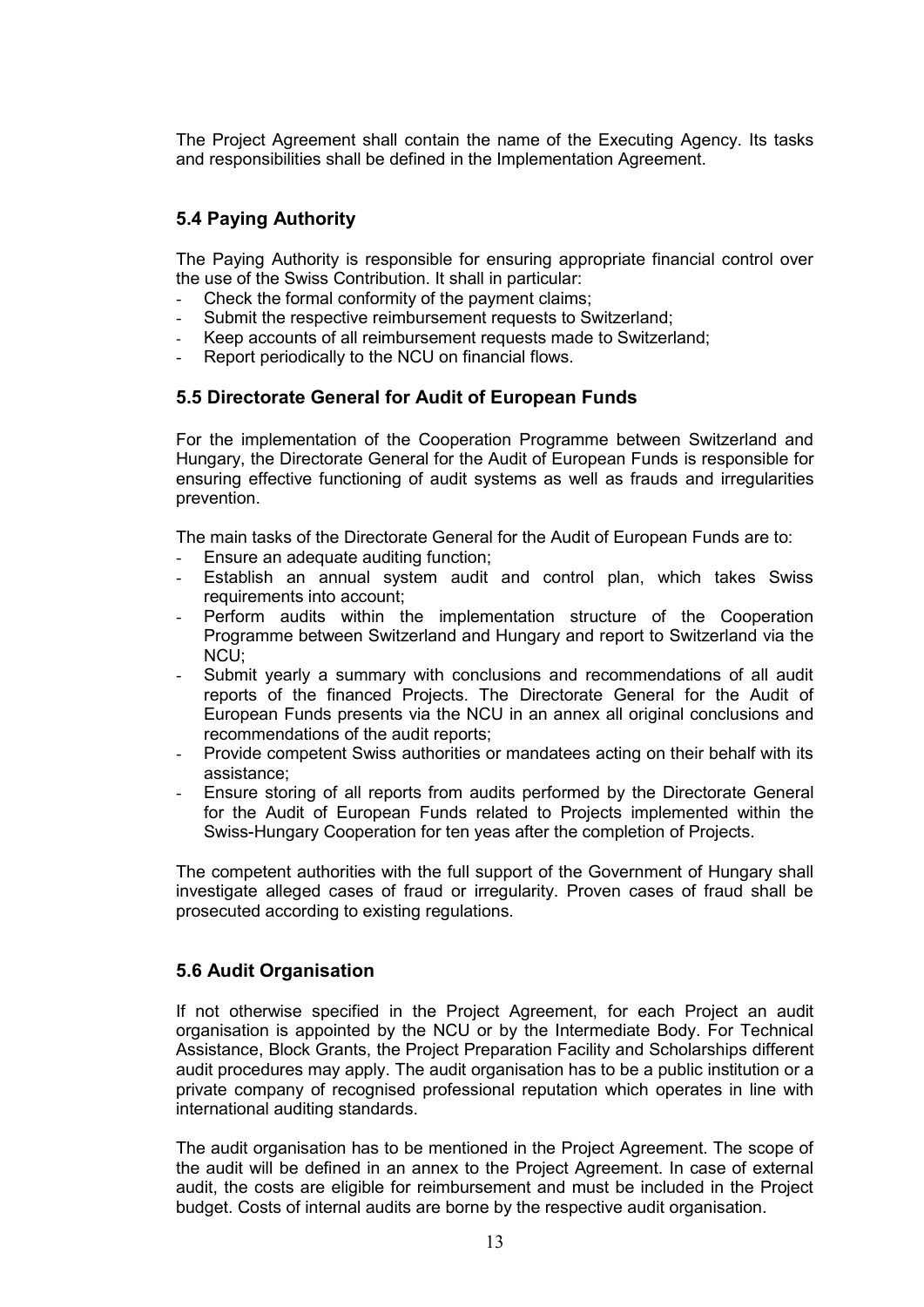If not otherwise specified in the Project Agreement, the audit organisation shall carry out intermediary financial audit(s) for Projects lasting longer than two years and exceeding the amount of CHF 500'000 and a Final Financial Audit of the Projects according to international auditing standards. In doing so, it shall verify the correct use of funds, make recommendations to strengthen the control system and report any actual or alleged fraud or irregularity. These financial audit reports are transmitted to the NCU. The competent authorities with the full support of the Government of Hungary shall investigate alleged cases of fraud or irregularity. Proven cases of fraud shall be prosecuted accordingly to existing regulations.

### **5.7 Swiss Embassy**

The Swiss Embassy is the official representation of Switzerland. Referring to the implementation of the Swiss-Hungarian Cooperation Programme, its function is to:

- Facilitate contacts; assure the liaison and the networking between partners;
- Inform and give advice to partners on procedures and conditions of the Contribution;
- Transmit official information and proposals to and from the Swiss authorities;
- Organise, together with the NCU, missions of Swiss delegations;
- Participate in meetings on the overall Swiss-Hungarian Cooperation Programme;
- Provide information to the general public on the Swiss-Hungarian Cooperation Programme and the Contribution;
- Participate in the Screening Committee as an observer.

#### **5.8 Swiss Agency for Development and Cooperation (SDC) and State Secretariat for Economic Affairs (SECO)**

On the Swiss side, there are two competent authorities for the Swiss-Hungarian Cooperation Programme: SDC and SECO. Their main tasks are to:

- Ensure the strategic and operational steering at the overall Swiss-Hungarian Cooperation Programme level;
- Participate in the annual meetings organised by the NCU;
- Engage in a regular dialogue with the NCU and the other partners involved on the identification and the implementation of Projects as well as on the progress of the overall Swiss-Hungarian Cooperation Programme;
- Provide support for Project identification and preparation;
- Decide on the financing of Projects submitted for funding;
- Decide on overall Swiss-Hungarian Cooperation Programme issues;
- Supervise the overall Swiss-Hungarian Cooperation Programme development through field visits and reviews;
- Network with the national and international actors relevant to the implementation of the Swiss-Hungarian Cooperation Programme;
- Administrate the Swiss-Hungarian Cooperation Programme on the Swiss side.

Switzerland may delegate some of these tasks to the Swiss Embassy.